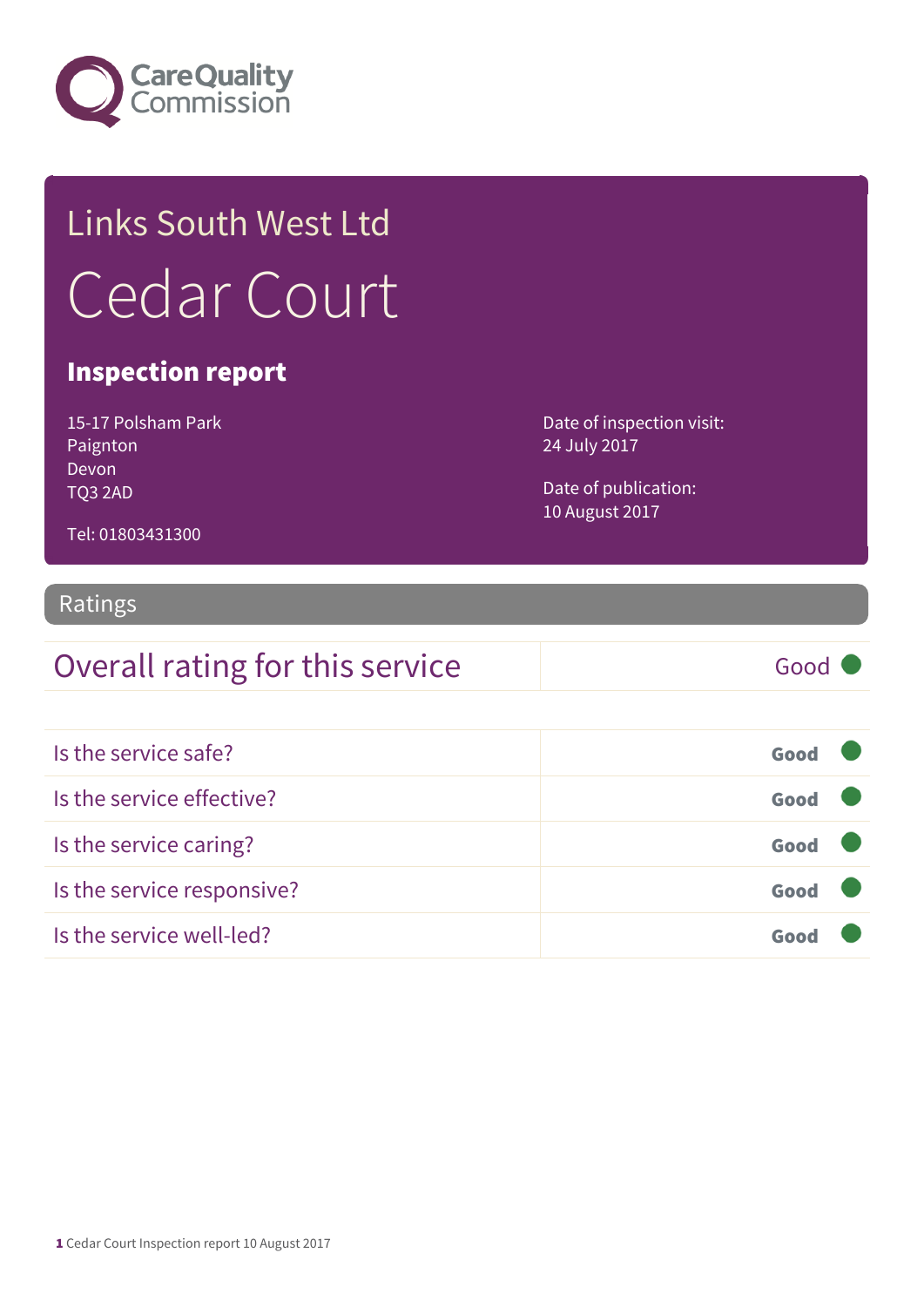### Summary of findings

### Overall summary

Cedar Court is registered to provide care and accommodation for up to thirteen people. At the time of the inspection there were eleven people living there. People living at Cedar Court were young adults who may have a learning disability or autistic spectrum disorder.

This inspection took place on 24 July 2017 and was unannounced.

The service had a registered manager. A registered manager is a person who has registered with the Care Quality Commission to manage the service. Like registered providers, they are 'registered persons'. Registered persons have legal responsibility for meeting the requirements in the Health and Social Care Act 2008 and associated Regulations about how the service is run.

At the last inspection of the service in May 2016 the service was rated as 'requires improvement'. On this inspection we saw improvements had been made. For example on the last inspection the governance systems at the service were not robust, and quality assurance systems were not well developed. On this inspection we found improved systems had been put in place to assess, monitor and improve the quality and safety of the services provided. This included more robust auditing systems and regular assessments and reports being undertaken to highlight any concerns, trends or areas needing attention. Feedback was being obtained from people living at the service, relatives, staff and healthcare professionals in order to improve the service, and improvements had been made as a result.

On the last inspection we had identified concerns over the support planning systems in use. On this inspection we saw improvements had been made. People's care plans contained information about any health concerns and support needed, for example with managing long term health conditions. Positive support plans and communication strategies helped identify potential signs and causes of anxiety or distress and how to support the person to reduce this. Some plans to do this had been drawn up with the support of specialist professionals, and covered any risks from or to the person.

People were protected from the risk of abuse as staff understood the signs of abuse and how to report any concerns. Staff spoke very positively of people, and were enthusiastic about supporting people at the service, including celebrating any advances people made towards greater independence. People's rights were respected, and staff had received training and had a clear understanding of the Mental Capacity Act 2005 in practice. Where people lacked capacity to make an informed decision, staff acted in their best interests, and with significant decisions had involved other parties such as relatives or medical teams to assist with decision making. Appropriate applications had been made to deprive people of their liberty under the Deprivation of Liberty Safeguards (DoLS), and systems were in place to manage any concerns or complaints.

There were enough staff employed by the service to meet people's needs. Many people had defined staffing levels, such as one to one staffing, or more in specific circumstances. The service had access to a flexible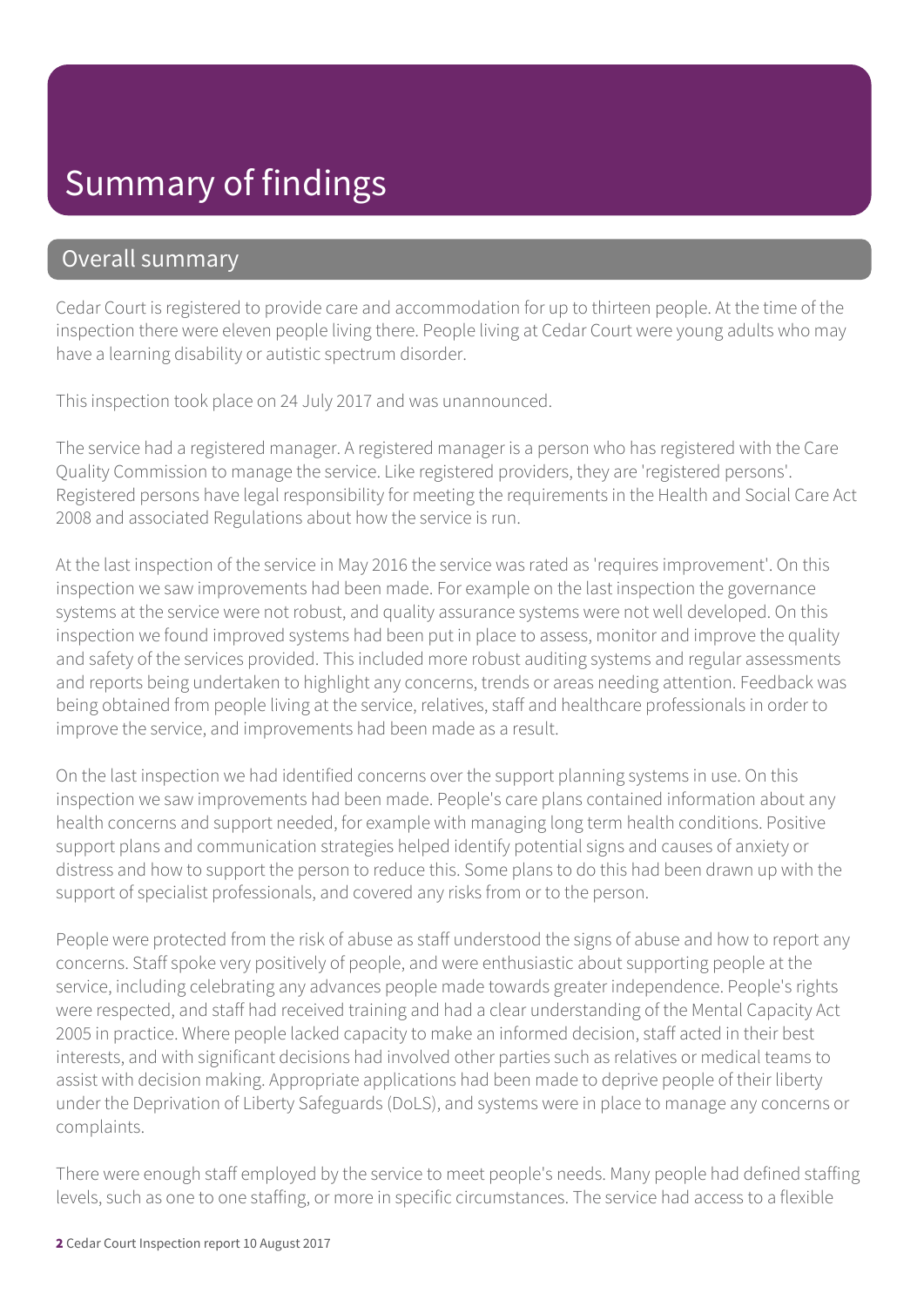group of bank staff who were familiar with people, so they were always supported by someone who knew them well and understood their needs. This helped to reduce people's anxiety. Since the last inspection improvements had been made to the staff recruitment process, with improved risk assessment processes. This helped to ensure people were supported by suitable staff.

Staff had the skills and support they needed to carry out their role effectively. There was a programme of training in place, and staff told us they were well supported both by their team colleagues and the service's management. Staff training updates were booked and new staff were completing the care certificate, which is a set of standards that should be covered as a part of induction training for staff new to care.

People received their medicines safely as prescribed. Staff had received training in medicines management, systems were audited and actions taken to reduce any risk of errors.

People's health was promoted because they were supported to have enough to eat and drink. Some people were involved in shopping for and preparing their own meals, and the service aimed to offer advice on healthy eating and choices. Where one person needed additional support we saw this was given with gentleness and time to enjoy their food.

Accommodation had been adapted to meet individual people's needs and was subject to an ongoing programme of refurbishment and improvement. Cedar Court comprised two semi-detached properties, linked internally. One side of the property provided flatlets for people, while the other provided more traditional residential rooms with shared spaces, such as the kitchen. Accommodation had been adapted to meet individual's needs and wishes. For example one person was involved in making decisions about a refurbishment of their flat.

People were treated with dignity and respect. They were encouraged to participate in activities of their choice and on the day of the inspection we saw the service was busy and active, with people going out with relatives, shopping, visiting a local carnival, going out for coffee to a local beauty spot, playing computer games and undertaking service tasks such as laundry. People's independence was encouraged and people were supported to develop this at their own pace, with small steps, based on their own "Pathway to independence" documents.

There was a clear philosophy for the service which was well understood by staff. The registered manager and directors were well respected and demonstrated the values in practice. Staff understood their roles and were positive about the experience of working at the service. Systems were in place to ensure effective communication.

Records were well maintained and kept securely. The service had notified the CQC of incidents at the service as required by law.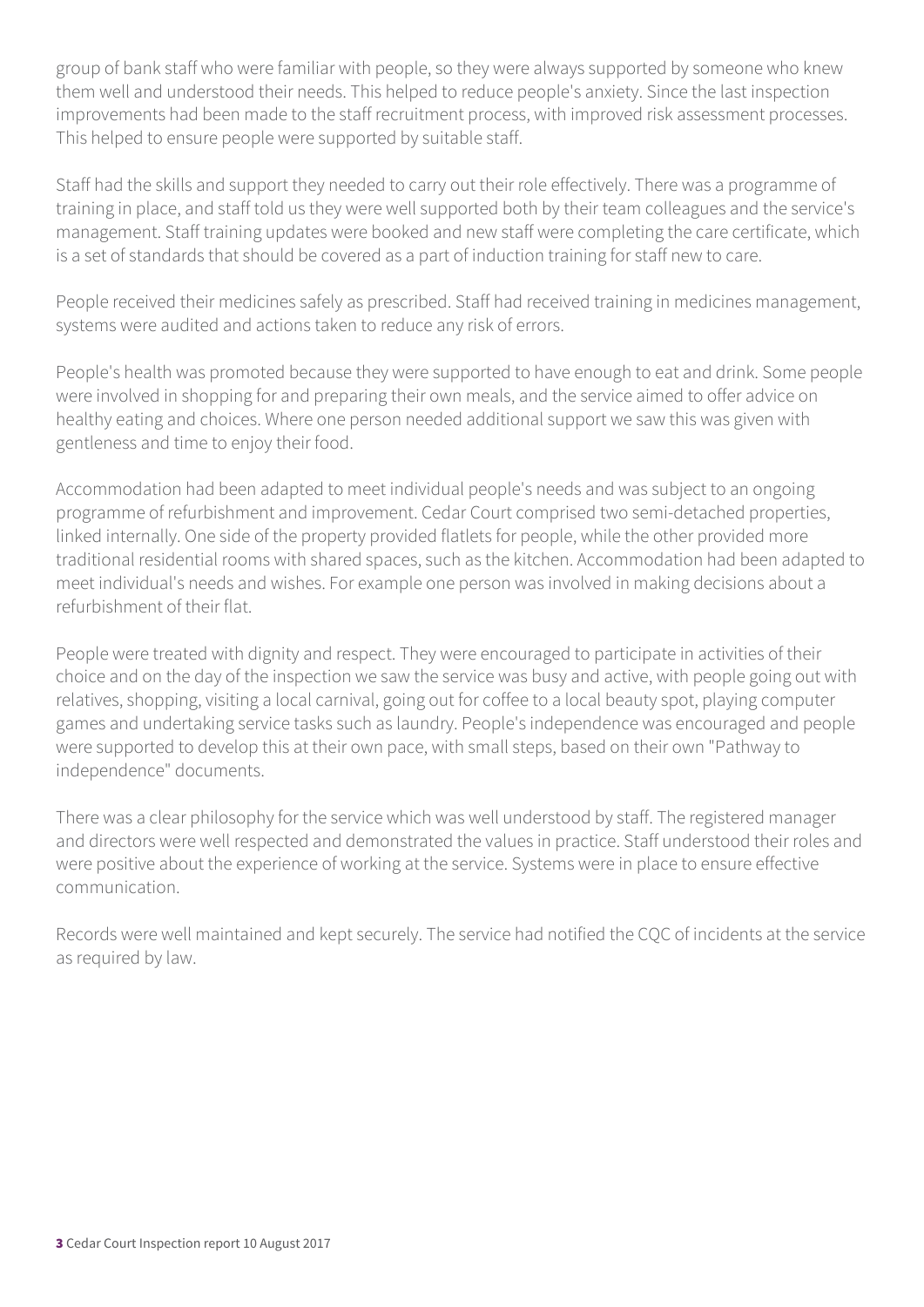#### We always ask the following five questions of services.

The five questions we ask about services and what we found

#### Is the service safe? Good

The service was safe.

People were protected from the risk of abuse as staff understood the signs of abuse and how to report any concerns.

People received their medicines safely as prescribed. Systems were audited and actions taken to reduce any risk of errors.

Risks to people were identified and plans were put in place to reduce them, including giving guidance to staff on how to support people to reduce their anxiety.

People were supported by sufficient numbers of staff to meet their needs. Improvements had been made to the staff recruitment systems.

#### Is the service effective?  $\Box$  Good  $\Box$

The service was effective.

Staff had the skills and support they needed to carry out their role effectively.

People's rights were respected. Staff had received training and had a clear understanding of the Mental Capacity Act 2005 in practice. Where people lacked capacity to make an informed decision, staff acted in their best interests.

Appropriate applications had been made to deprive people of their liberty under the Deprivation of Liberty Safeguards (DoLS).

People were supported to have enough to eat and drink. Some people were involved in shopping for and preparing their own meals.

Accommodation had been adapted to meet individual people's needs and was subject to an ongoing programme of refurbishment and improvement.

#### Is the service caring? The service caring of the service caring  $\sim$  Good

4 Cedar Court Inspection report 10 August 2017

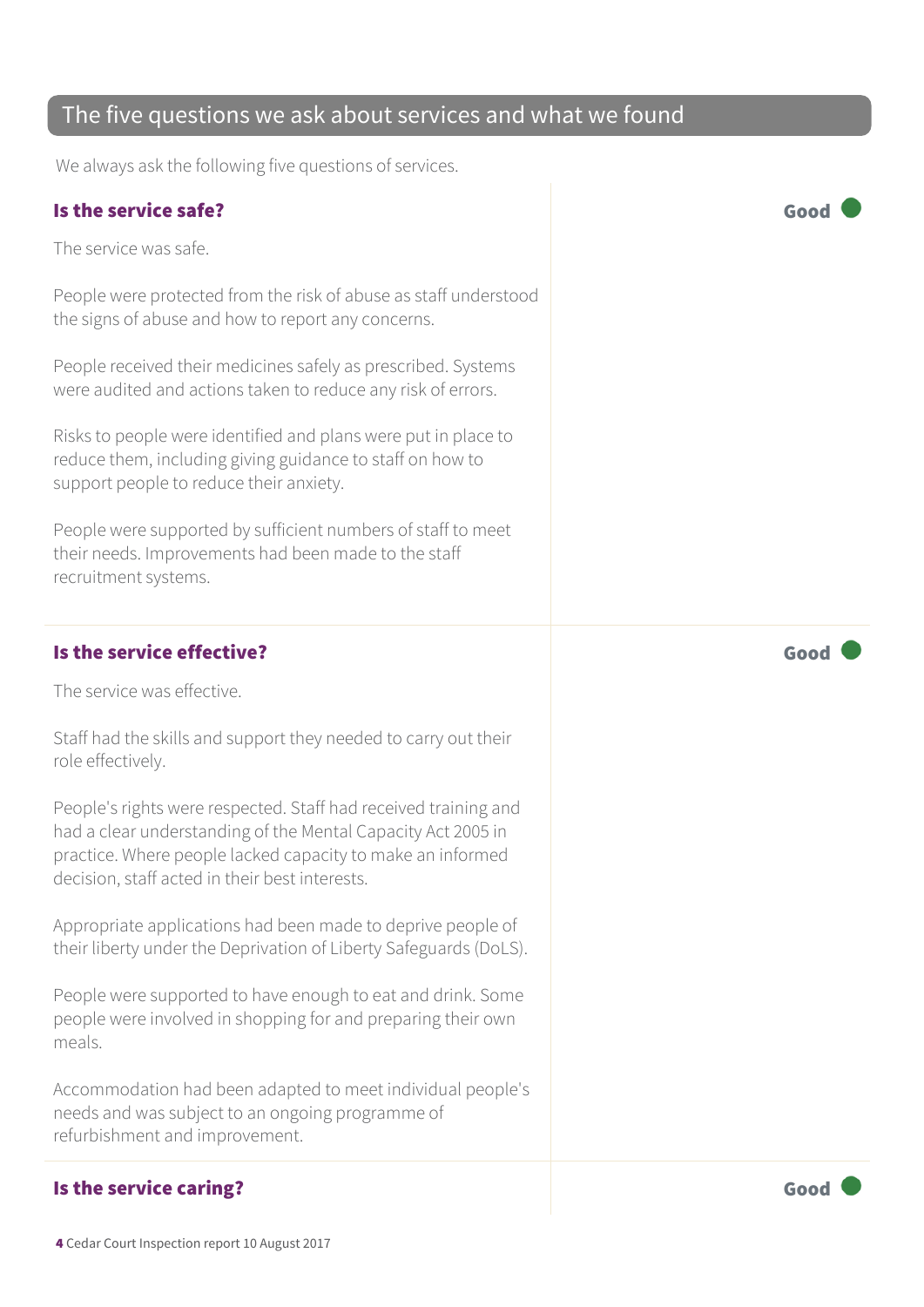| The service was caring.                                                                                                                                                                  |      |
|------------------------------------------------------------------------------------------------------------------------------------------------------------------------------------------|------|
| We saw staff were supportive, enthusiastic and caring in their<br>support of people.                                                                                                     |      |
| People were treated with dignity and respect. They were<br>encouraged to take part in the daily life of the service, develop<br>new skills and maximise their independence.              |      |
| Is the service responsive?                                                                                                                                                               | Good |
| The service was responsive.                                                                                                                                                              |      |
| Staff understood people's needs, and ensured their care plans<br>including personal aspirations were met.                                                                                |      |
| People benefitted from personalised activities that met their<br>choices and interests.                                                                                                  |      |
| Systems were in place to ensure complaints were responded to                                                                                                                             |      |
| and managed.                                                                                                                                                                             |      |
| Is the service well-led?                                                                                                                                                                 | Good |
| The service was well-led.                                                                                                                                                                |      |
| There was a clear philosophy for the service which was well<br>understood by staff. The registered manager and directors were<br>well respected and demonstrated the values in practice. |      |
| Since the last inspection the provider and registered manager<br>had put in place improved systems to assess, monitor and<br>improve the quality of care.                                |      |
| The registered manager sought feedback from people, relatives,<br>staff and healthcare professionals in order to improve the<br>service. Improvements were made as a result.             |      |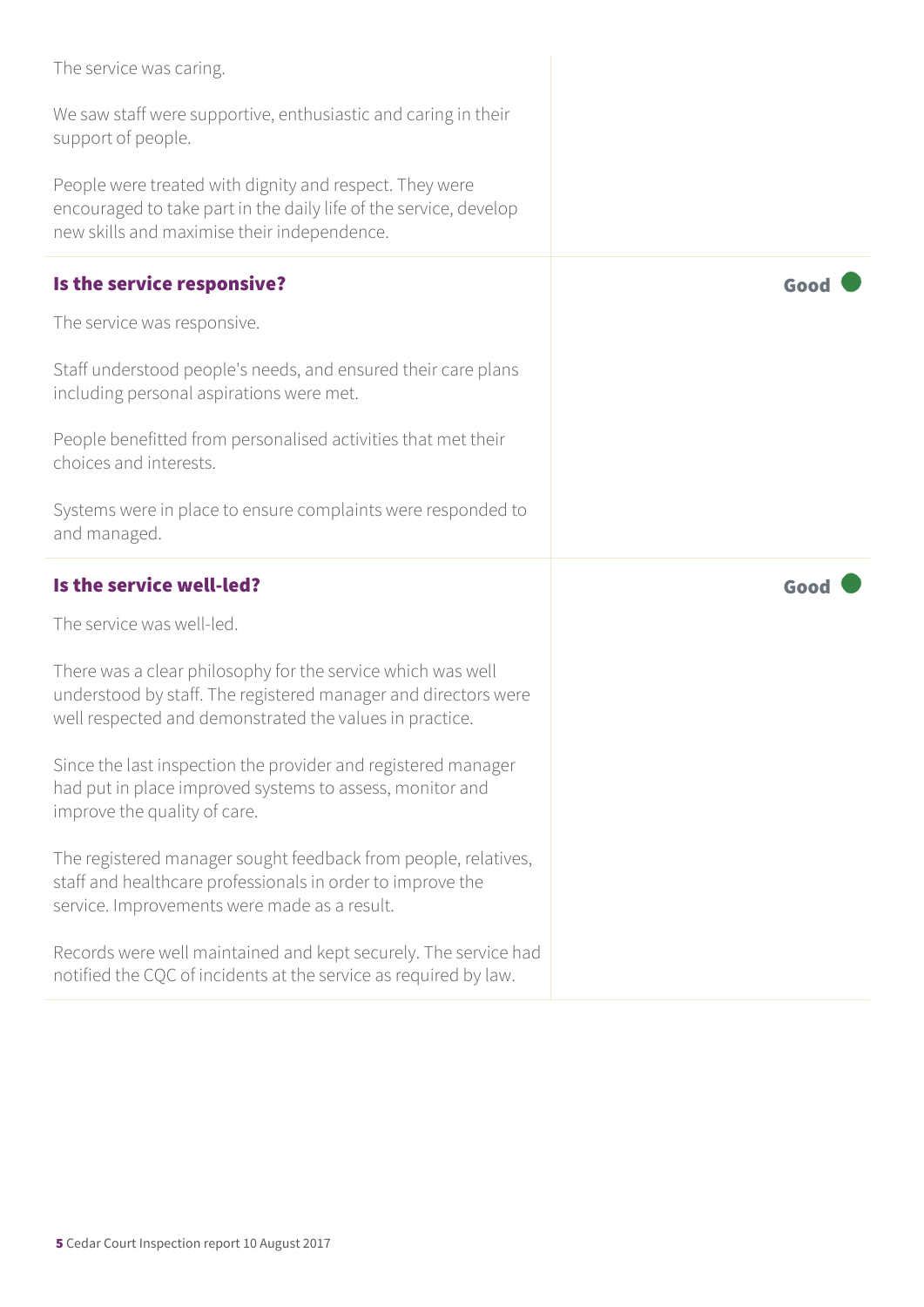

# Cedar Court Detailed findings

### Background to this inspection

We carried out this inspection under Section 60 of the Health and Social Care Act 2008 as part of our regulatory functions. This inspection checked whether the provider was meeting the legal requirements and regulations associated with the Health and Social Care Act 2008, to look at the overall quality of the service, and to provide a rating for the service under the Care Act 2014.

This inspection took place on 24 July 2017 and was unannounced.

The inspection was carried out by one adult social care inspector. People at the service were living with complex needs, including autistic spectrum disorders and Aspergers. For this reason we were not always directly able to ask people about their experiences, but spent time with them observing relationships and contact they had, as well as some basic discussions. Some people did not want to engage with us. We used elements of the short observational framework for inspection tool (SOFI) to help us make judgements about people's experiences and how well they were being supported. Sofi is a specific way of observing care to help us understand the experiences people had of the care at the service.

Prior to the inspection the provider and registered manager completed a PIR or provider information return. This form asked the registered provider to give some key information about the service, what the service did well and improvements they planned to make. We contacted three key professionals supporting the service for their views about how the service was operating, including local quality teams supporting the service.

On the inspection we looked at the support plans for four people, spoke with three people living at the service, a visitor, six members of support staff, the registered manager and two directors of the provider organisation. We looked at other records in relation to the operation of the service, such as support plans, minutes of meetings, medicine records, policies and procedures. We looked at two staffing files to see how staff were recruited and supported, and looked around the building and grounds.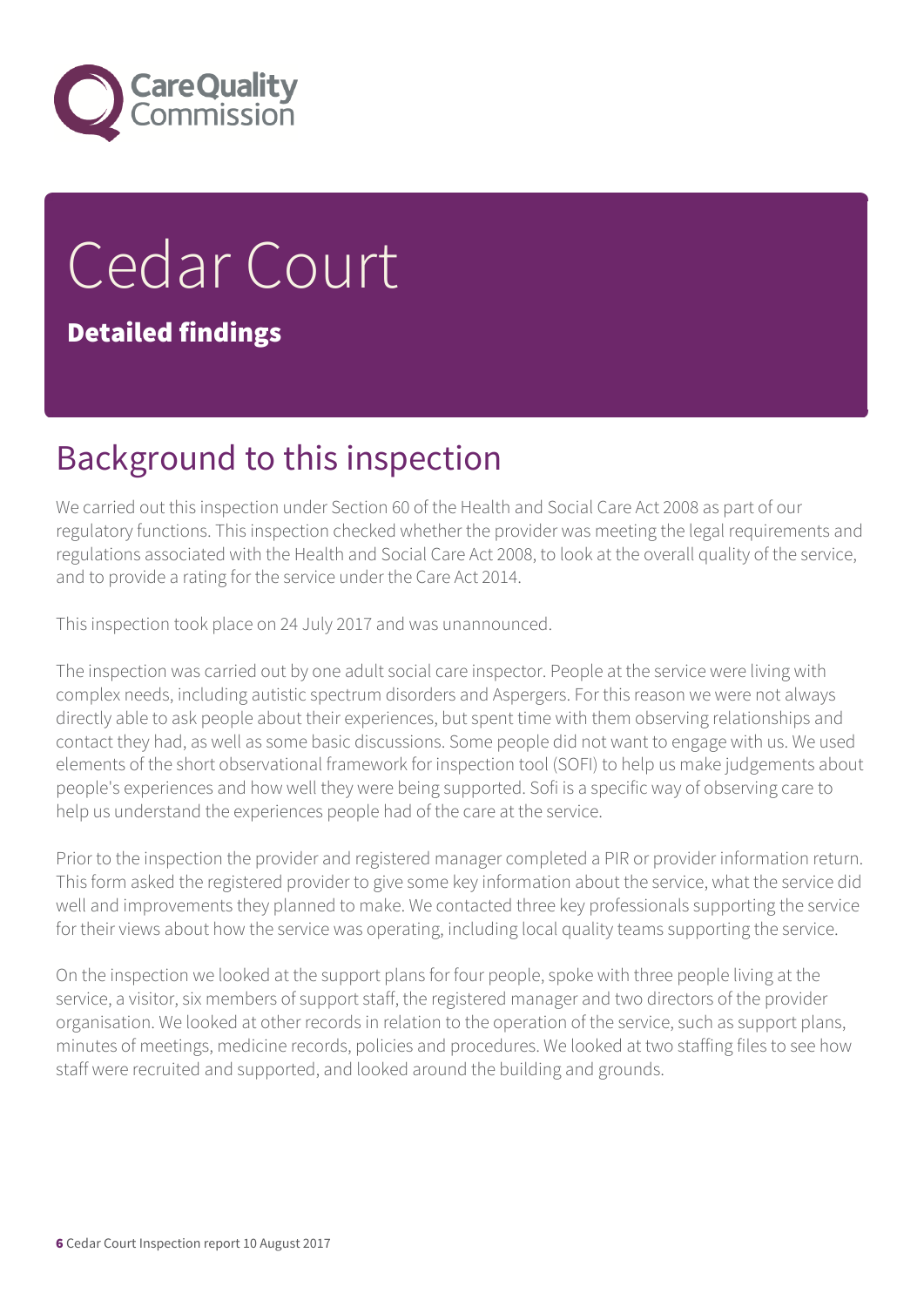People were kept safe because the provider had ensured systems were in place to help protect people from abuse. We saw people were comfortable with staff, speaking openly with them and requesting support. The registered manager told us they felt confident that people would share any concerns with staff if they were unhappy about anything, or that staff would be able to identify through people's behaviour that they were distressed. Staff had had received training in safeguarding people and supporting their rights, and updating or refresher training was planned. The service had information on display and accessible in the office to support staff to raise concerns about people's well-being. This included a whistleblowing policy and contact details of local agencies to report concerns to. Information was also on display about the local Healthwatch service. People had also been given information in an easy read format about 'keeping safe' and their rights. Policies and guidance such as those for maintaining professional boundaries and use of mobile phones were in use for staff. As the service could potentially accept young people moving between school and adult services, staff were to receive training in child as well as adult protection procedures. A copy of the local authority child protection procedures was available in the service.

Risks to people were reduced because staff understood people's health and welfare needs and what actions they needed to take to keep people safe. For example, a person living at Cedar Court had a health condition that could result in them having seizures. There were clear protocols for staff to follow in case of a seizure, including when staff would need to summon emergency medical assistance. This included use of equipment and emergency medicines needed to support them. One staff member told us they had recently completed their training in supporting people with this condition so could now work with the person unsupervised. This told us staff were not asked to support this person without appropriate training. We discussed this person's care with their relative. They told us they had confidence in the service's staff, who communicated well with them about their relation's needs.

People were kept safe because the service identified potential risks and put in place support to reduce or mitigate risks to the person. For example assessments were undertaken of risks presented by travelling in vehicles or from choking. Actions were then taken, for example by ensuring there were sufficient staff to support people travelling in a vehicle safely or to follow advice from professionals to support the person to eat safely. Incidents were collated and analysed to identify any trends or areas where preventative actions were needed. Where significant risks were identified the service sought guidance from specialist community support teams such as the Intensive Assessment and Treatment Team for learning disability (IATT). We were told one person had recently been discharged from this service, which was a really positive event for them.

We looked at a behavioural support plan for one person. This included triggers for distressed or anxious behaviours, signs the person was becoming agitated and strategies for positive interventions from staff. Risk assessments were completed for destructive behaviours, smoking, and any risks presented to others. A risk enablement meeting had been held with the IATT, which helped to ensure strategies to support the person were in line with best practice and not unduly restrictive. Supportive feedback from IATT had been received regarding anxieties and frustrations experienced by the support team for this person at Cedar Court. The person's file contained information from the commissioning authority on their assessments of risk for the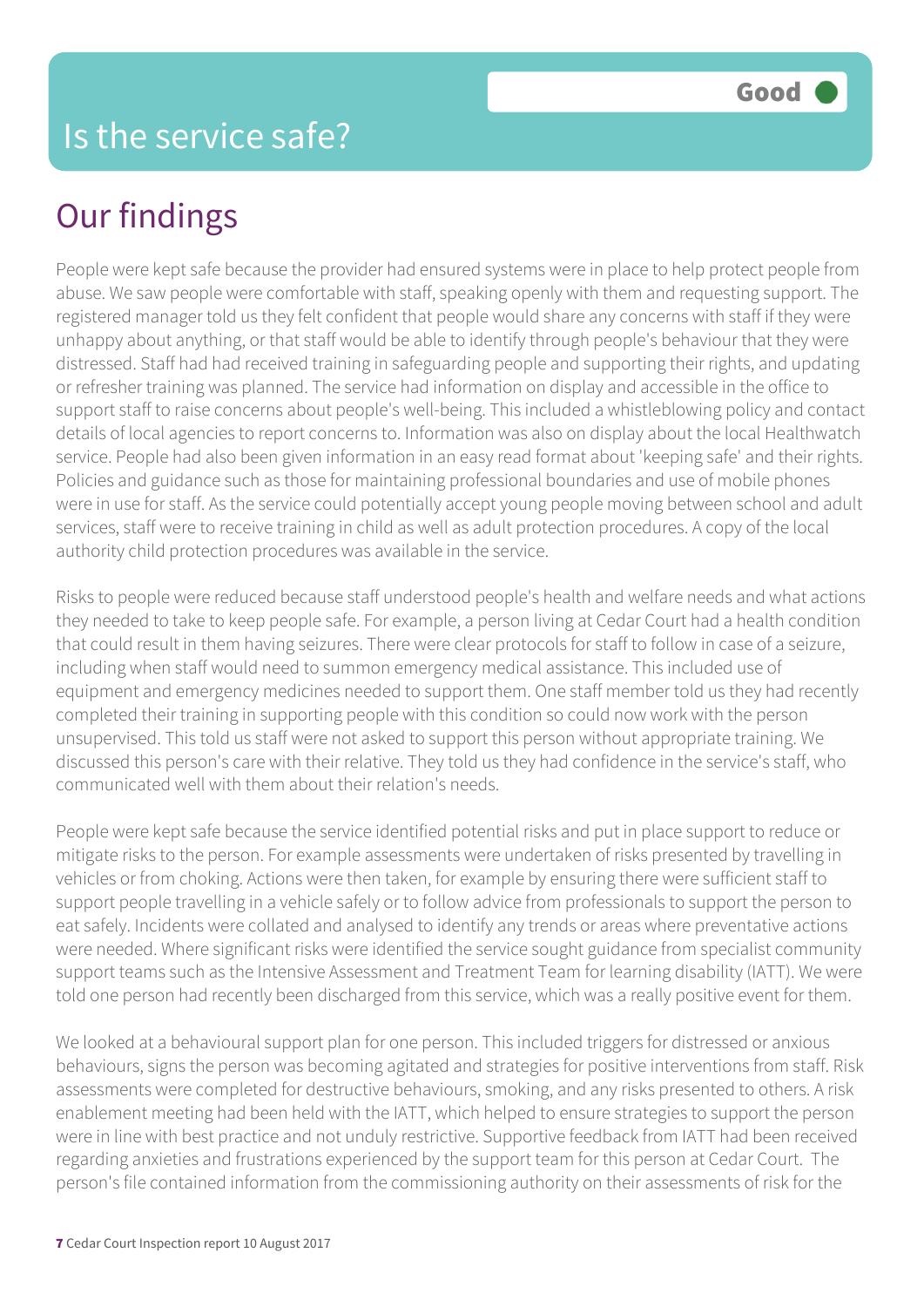person. Staff told us many of the people at the service had previously been subject to many placement breakdowns, and for some people their stay at Cedar Court was the longest they had managed to be supported consistently in any care setting.

Risks to people from the premises were identified and action plans put into place to mitigate these. Regular fire precaution checks were undertaken, including a recent update of evacuation procedures. Records showed that regular fire tests were made of equipment and the fire system was regularly serviced and updated. Systems for hot water testing and temperature management were in place to prevent people from injury. Staff had access to senior staff 24 hours a day and directors from the organisation were on a rota in case of emergencies. Risk assessments and product information was available for cleaning materials, and first aid equipment was available. There were no identified infection control risks at the service. However staff had access to clear information on how to manage any potential risks and had equipment to support them to do so. Since the last inspection work had been undertaken to provide a new laundry room where people's laundry could be undertaken in a clean environment. One person had their own washing machine as they did not want their washing undertaken with anyone else's laundry, and we saw this was respected.

People were supported to take risks and as a result lead fuller and more active lives. Known triggers to increase anxiety were identified in people's positive support plans, such as noisy environments, and efforts were made to minimise this. For example the service hired a local hydrotherapy pool twice a week where people could swim and exercise in relative peace and a more controlled environment. Another person had taken part in the Ten Tors expedition which had involved camping out overnight. Some risks were reduced through one to one staffing levels, good advanced planning and clear and consistent guidance and support from staff. The registered manager told us they felt their risk assessment procedures were robust, and that any new concerns would be assessed as they were identified.

At our last inspection we had identified a risk in relation to the staff recruitment system in place. On this inspection we found improvements had been made and systems were in place to ensure staff were recruited safely, and were suitable to be supporting people living at Cedar Court. We looked at two staff files which showed us a full recruitment process had been followed, including disclosure and barring service (police) checks and references had been obtained. Where potential risks had been identified during the recruitment process, any risks had been assessed to ensure people were protected. People living at the service were encouraged to take part in the staff recruitment process if they wished.

There were enough staff to support people and enable them to safely follow activities of their choosing. People living at Cedar Court had an individual staffing assessment, including for some people the need for one to one staffing during the day. We saw the service was resourced to support this, with staff clearly understanding who they were supporting that day. On the day of our visit people were being taken to visit relatives, attend college placements or work placements, go out for coffee, shopping for food supplies or attending a local carnival. The registered manager told us the service had a full staffing complement and there was no need for them to use agency staff. At times of increased demand the service could call on bank staff to provide additional hours and support. In their Provider Information Return (PIR) the provider told us "We have developed a consistent bank of employees, who work for us on a temporary basis. These individuals are often people who are seeking a flexible working arrangement. Each of these staff add great value to our service and are supported and trained for their role and encouraged to develop their skills inline with our permanent team." The service had also recently moved towards having two staff awake at night due to changes in people's needs. Lone working policies were in place and staff could call for support at any time. We saw this happened during the inspection, and the registered manager responded immediately to provide additional support to a person on an activity outside the service.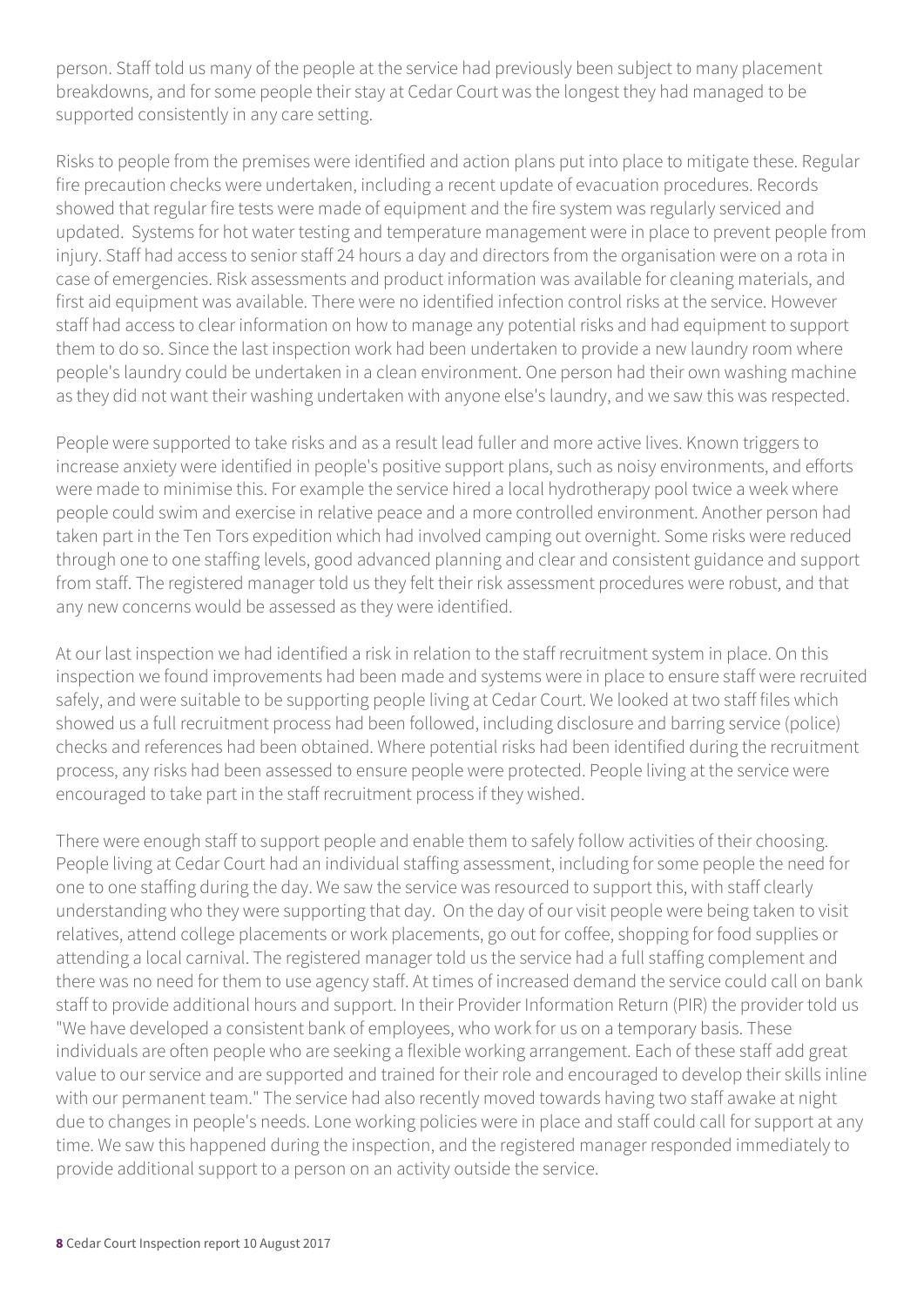People received their medicines safely and as prescribed. We discussed the management of medicines with a staff member and the registered manager and viewed the medicines administration records (MAR). Records showed people had received their medicines as prescribed to promote their health. Medicines were being stored safely in a locked trolley in the office and had been blister packed by the supplying pharmacist. Where people had been assessed as being able and safe to manage their own medicines they had lockable cupboards in their rooms or flats. Clear protocols were available for 'as required' medicines, for example to help people manage anxiety or variable long term health conditions. Emergency medicines were kept on the staff member supporting the person whenever they left the service. Staff had received training in medicines administration, and the systems in use were audited. We saw staff preparing medicines for a family member to take away with the person for a short stay. Two staff checked the medicines and then the family member checked them again with staff to minimise any risks of incorrect medicines being given. The service had recently been inspected by the supplying pharmacist. They had completed a report which contained some minor areas for improvement, for example changes to a policy to update guidance. We went through this with staff who told us this had been partially completed with other areas in progress.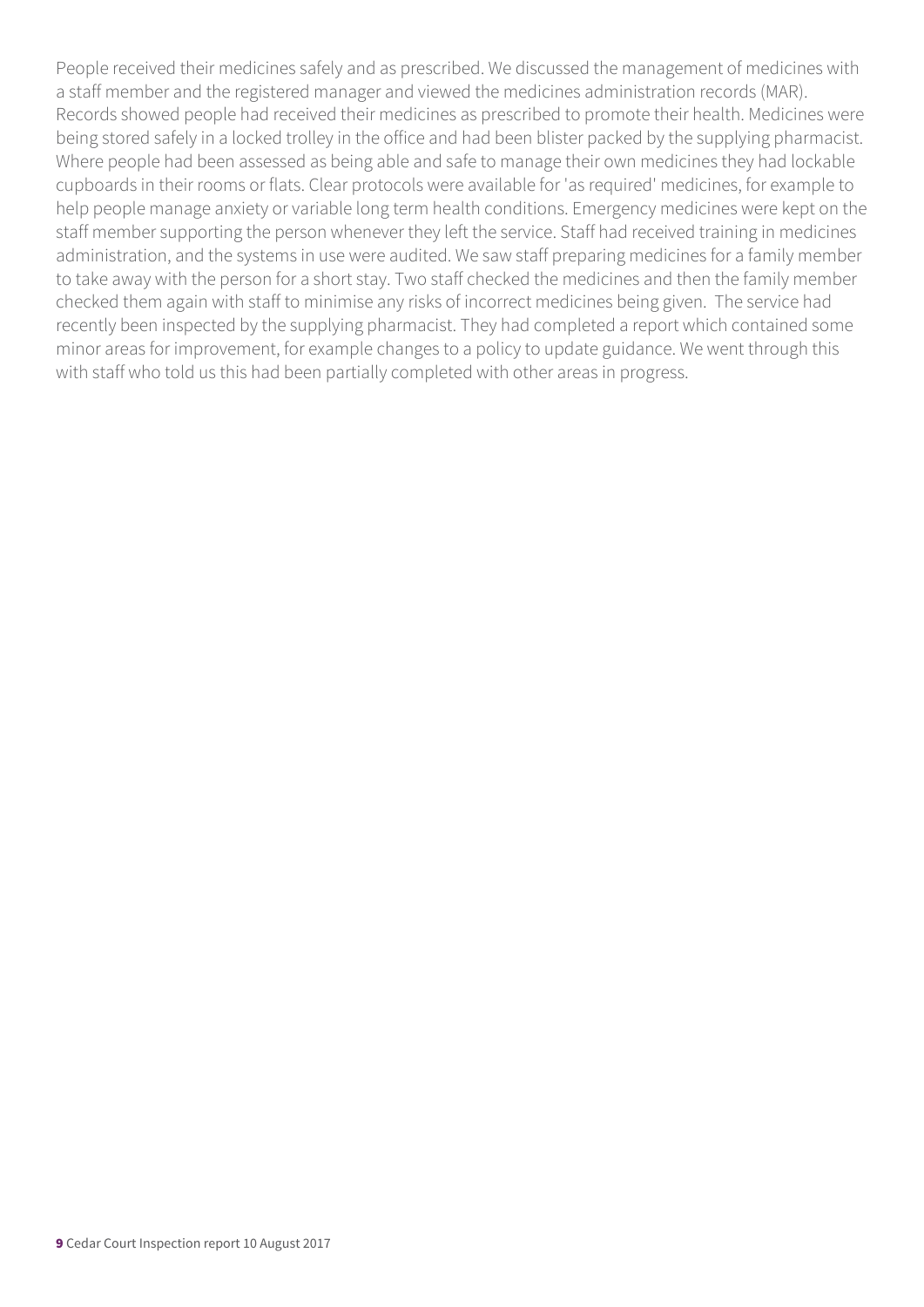Staff were skilled at supporting people living at Cedar Court. The service recognised personal qualities and experiences staff had as well as individual skills sets and training they had received. For example, the service had identified that some people were happiest when being supported by particular staff for particular tasks and endeavoured to see this happened. Many staff had worked with people with autism previously. A staff member told us "We all have our own skills to offer. We learn from each other" and another said it was lovely to be working in a role that "meant all of your personal skills and qualities are called on every day."

We saw and staff told us they received the training they needed to help them be effective in their job role. New staff were completing the Care Certificate, which is a set of standards that should be covered as a part of induction training for staff new to care. An experienced staff member who had recently joined the service was also completing this. Recent training offered to staff in July 2017 had included first aid, autism, epilepsy, food hygiene, infection control and Mental Capacity Act 2005. A new training matrix had been provided which helped identify at a glance when updates were needed.

Staff received the support they needed to carry out their role. Staff told us they worked well as a team and we saw this in practice, with staff supporting each other when one was facing challenges supporting a person outside the service. The manager was available to work alongside people if the person was experiencing difficulties. Supervision and appraisal systems were in place and people were offered support after any incidents. The registered manager told us they aimed to provide supervision for each staff member every six weeks, but that at times this slipped slightly. However staff could request this at any time if they needed additional support. They told us "Having that one to one time is so important". Regular staff meetings were held and we were told the staff group was good at picking up concerns where staff were not working effectively or were under particular stress and needed additional support. Staff told us the organisation was very supportive, and that they could discuss anything with senior staff.

The Mental Capacity Act 2005 (MCA) provides a legal framework for making particular decisions on behalf of people who may lack the mental capacity to do so for themselves. The Act requires that as far as possible people make their own decisions and are helped to do so when needed. When they lack mental capacity to take particular decisions, any made on their behalf must be in their best interests and as least restrictive as possible. Staff had received training in the principles and practice of the Act.

We found people were involved in making decisions about their day to day lives. People's support plans identified the support people needed to make decisions, including for some people time to process information to enable them to make choices. The registered manager told us about how they had supported one person to make the decision to move rooms within the service to offer them more space and a quieter environment. This had involved discussions and viewing the new accommodation when the person had decided the new accommodation would be better for them. It had then taken several weeks of staff encouragement and the involvement of the Intensive Assessment and Treatment Team before the person was finally ready to decide to make the move on a certain date.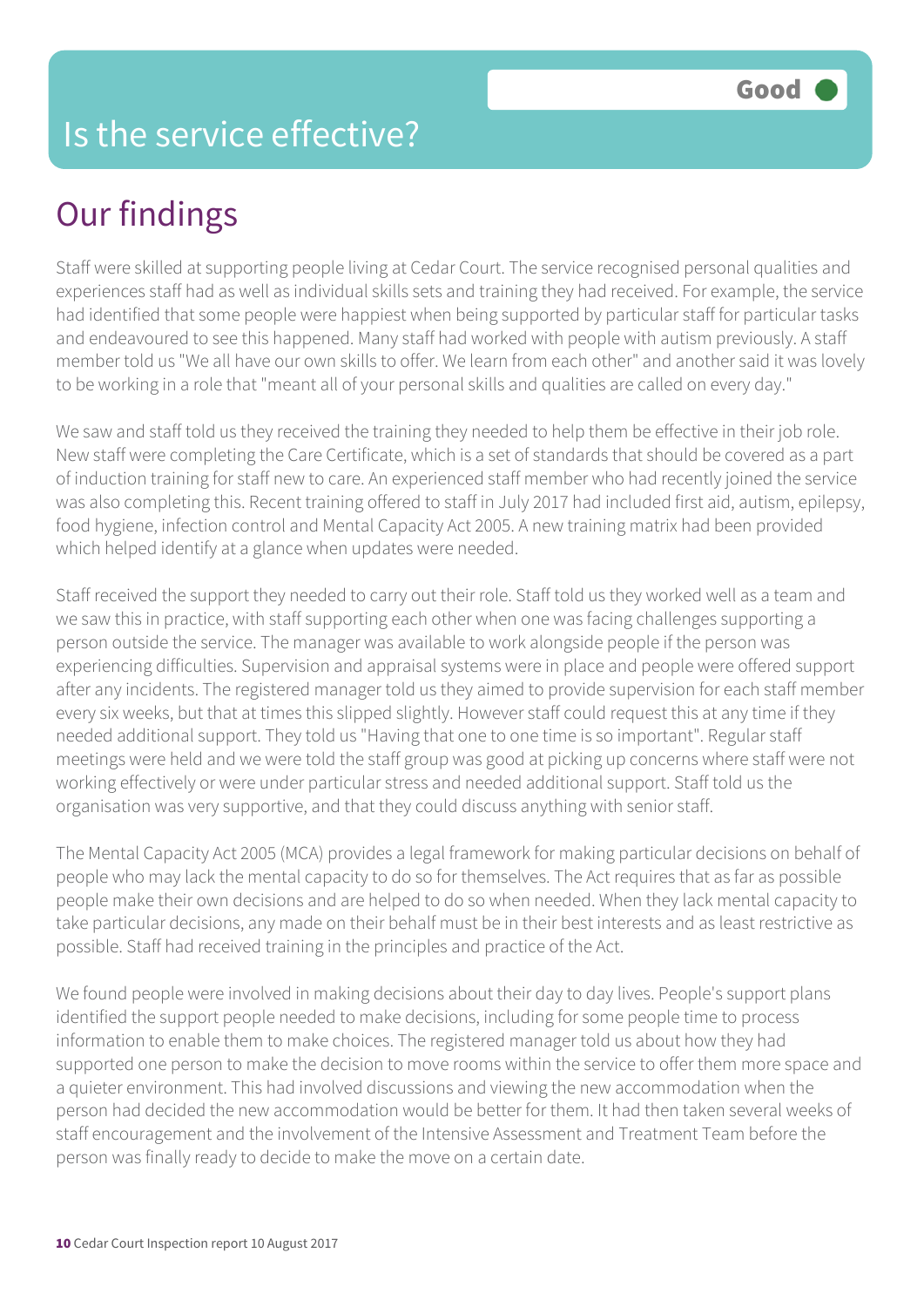Where it had been assessed the person lacked the capacity to make a decision, a 'best interests' meeting had been called. For example when one person had needed a medical intervention to promote their health. The person's family, professionals and the service's staff had met and identified the procedure was in the person's best interests. This was recorded in their support plan and having had the procedure had led to an improvement in the person's health. Prior to the procedure the person had been supported through a programme to help them get used to a hospital environment and equipment that would be involved. This had helped reduce their anxiety.

People can only be deprived of their liberty to receive care and treatment when this is in their best interests and legally authorised under the MCA. The application procedures for this in care homes and hospitals are called the Deprivation of Liberty Safeguards (DoLS).

We checked whether the service was working within the principles of the MCA. Appropriate applications had been made to local authorities to deprive people of their liberty. These had not yet been granted due to delays in the system but the registered manager remained in contact with the authorising authority to remind them of the need to progress the applications.

People were supported to have sufficient to eat, drink and to maintain a balanced diet. Where one person had recently been identified as being at risk of poor nutrition due to a health condition the service had sought appropriate medical support. This had led to an improvement in their health. Guidance had been provided on how to support the person with a swallowing risk. Some people at the service were known to make poor food choices that were not healthy options. The registered manager told us and support plans showed staff encouraged people to make healthier choices although sometimes this was not always taken up. Some people cooked their own food with staff support, or ate meals prepared by the service's cook. On the day of the inspection people had a choice of jacket potatoes and fillings for lunch, and vegetable curry and rice or sausage and chips for the evening meal. Snacks were available at all times, and we saw one person being supported to eat snacks at their request. Drinks were available for people to prepare their own or at any time on request.

People received support to maintain and promote their health. Each person's file had an annual assessment of their health and we saw evidence of people being supported to receive dental, optical care and medical management of long term health conditions. Preventative healthcare was available if people wished, for example one person had been offered stopping smoking advice at the local GP surgery. The registered manager told us that most people's care had been supported at one time by the IATT from the local authority. Some people using the service made regular contact with emergency or local GP services at times of heightened anxiety. Agreements were in place with services to ensure the person received appropriate support, but that concerns were managed in ways that were more appropriate. For example while we were at the service one person requested to see their GP immediately. It was agreed with the surgery that a GP familiar with the person would arrange to call and speak with them once surgery had finished. This reassured the person their fears were being listened to and reduced their anxiety. Arrangements were made with the learning disability liaison team at the local hospital to reduce people's anxiety when they needed to attend hospital, such as ensuring they could be seen first without having a lengthy wait in a noisy and potentially crowded environment.

Cedar Court comprised two internally linked semi-detached properties in a central and level area of Paignton, close to the sea front and local amenities. There is a courtyard garden and laundry to the rear. The property is not distinguishable as a care service. One side of the property had been adapted to provide individual flats for people, with their own bathing and some cooking facilities, as well as lounge and sleeping areas. The other side of the building was more traditional residential accommodation with bedsitting rooms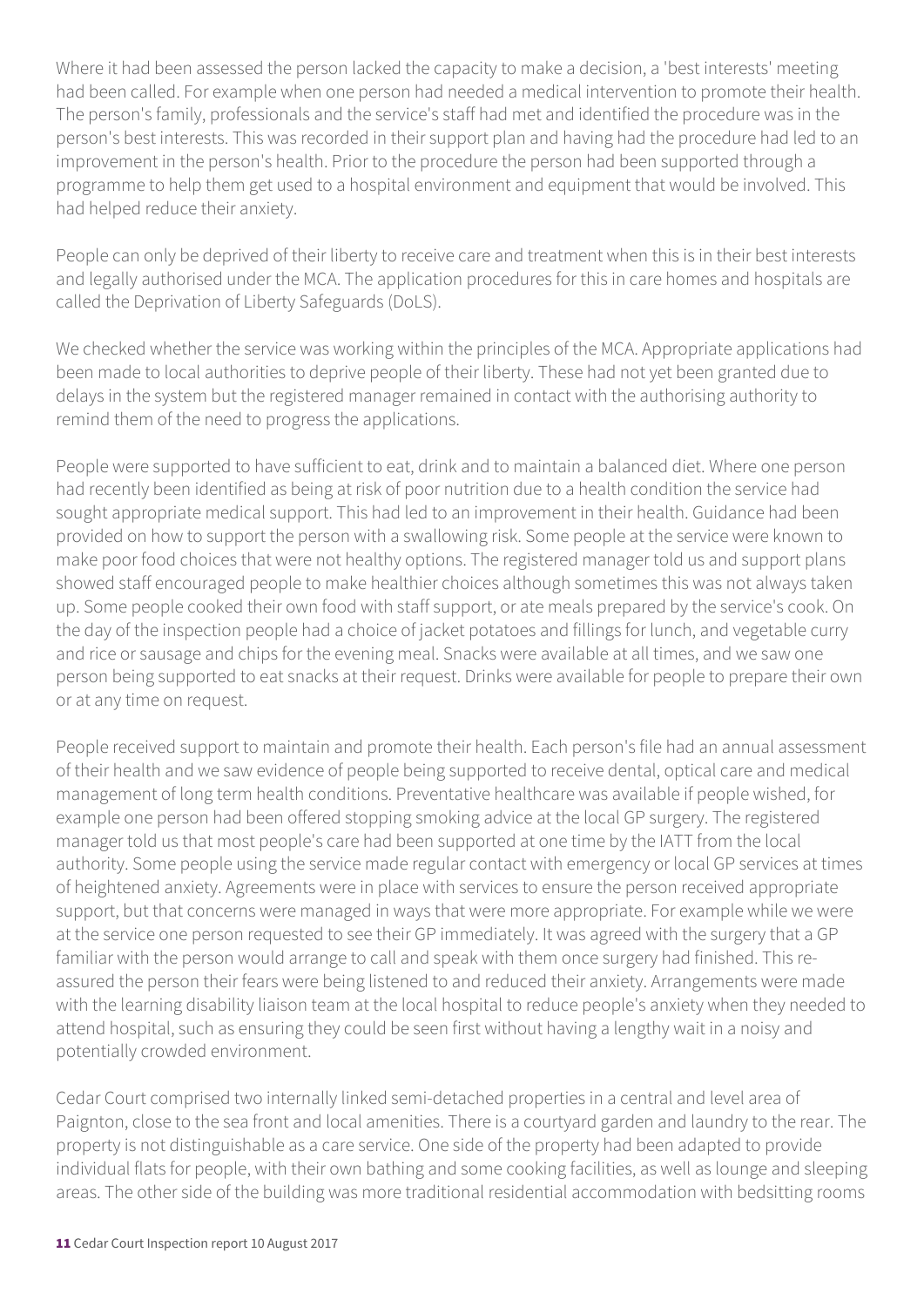and shared areas such as a lounge and dining room. Work on the premises had been on-going, and was being undertaken in consultation with people living there. For example one person had removed some wallpaper and decoration from the dining room. Staff were working with people to find a paper they liked and would like put up. The laundry room had been refurbished since the last inspection, and work was planned in the garden area. A staff member showed us the start of a sensory and herb garden, and people living at the service had participated in the redecoration of a summer house which was planned to be for activities use in future. A new kitchen had also been provided since the last inspection. Flats and people's personal accommodation had been personalised and fitted out to meet their individual needs, wishes and risks.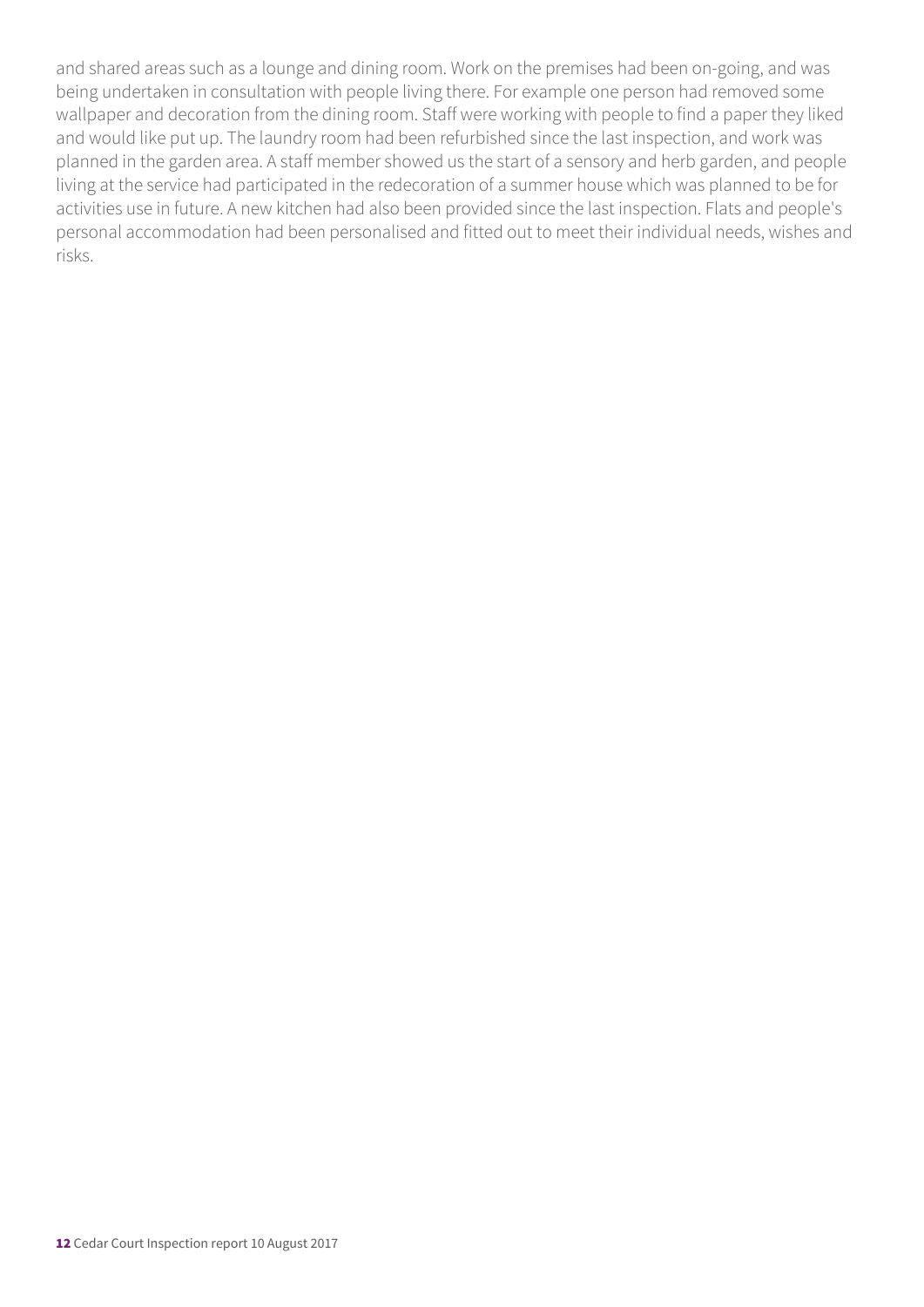People at Cedar Court were supported by staff who understood about people's rights and had developed some positive and supportive relationships. One person we spoke with told us the service was "Good, yes, all fine". A relative we spoke with told us the staff were "Lovely people" and were confident they had their relations welfare at heart.

People were comfortable with staff; we saw they looked happy to see them, exchanged humorous conversation throughout the inspection, and sought them out for advice or support. Staff were positive about finding new opportunities for people and supporting them to have new experiences. They celebrated where there had been a 'breakthrough' in support and understanding. For example a staff member had recently been invited into a person's flat to share a meal with them. They told us how they were hoping to build on this at the person's pace.

Staff we met were positive and passionate about supporting people, and showed genuine caring. We saw examples of people being supported with patience and kindness. We saw staff supporting one person to eat a snack, which was done gently and with great humour, mirroring the person's response. Staff told us how positive it had been for them when this person had recovered their appetite and ability to swallow after a recent health problem. Another person was involved in laughing with staff, who had earlier demonstrated understanding when the person had become distressed. Staff spoke and wrote positively about people in their records. Where there had been incidents we saw staff tried hard to identify what had been triggers in order to prevent the person becoming distressed again.

Staff told us how they felt it was a privilege to support people to achieve greater independence or other goals they had been involved in setting. They felt it was a boost to help people identify and achieve their potential. One staff member told us "It's the best thing I have ever done – I feel so at service here. I can't praise it enough." Staff had been involved in the "Proud to care" initiative, helping recruit new staff into the care industry. The staff member concerned told us how they loved their job and wanted more people to experience the rewards and positive experiences that a career in care could bring.

People were treated with respect. Staff involved people in discussions and ensured that communication was delivered in ways they could understand and process, including additional time if needed. People's views and requests were listened to. Staff were skilled at observing people's behaviours and intervening to avoid the person becoming anxious or overstimulated, for example through the acknowledgement and redirection of repeated negative thoughts. Some changes had been made to the environment to protect people's privacy and dignity, for example with low level window screening in some areas.

For some people too much information or too many choices caused them to become anxious. As a result some information was only shared with individuals on a "now and next" basis. This meant the person received simple information on what was happening now and what was going to happen next, not including information about the week ahead. This helped to minimise any anxiety about future events. A relative showed us a communication book they had which they used to share information about the person and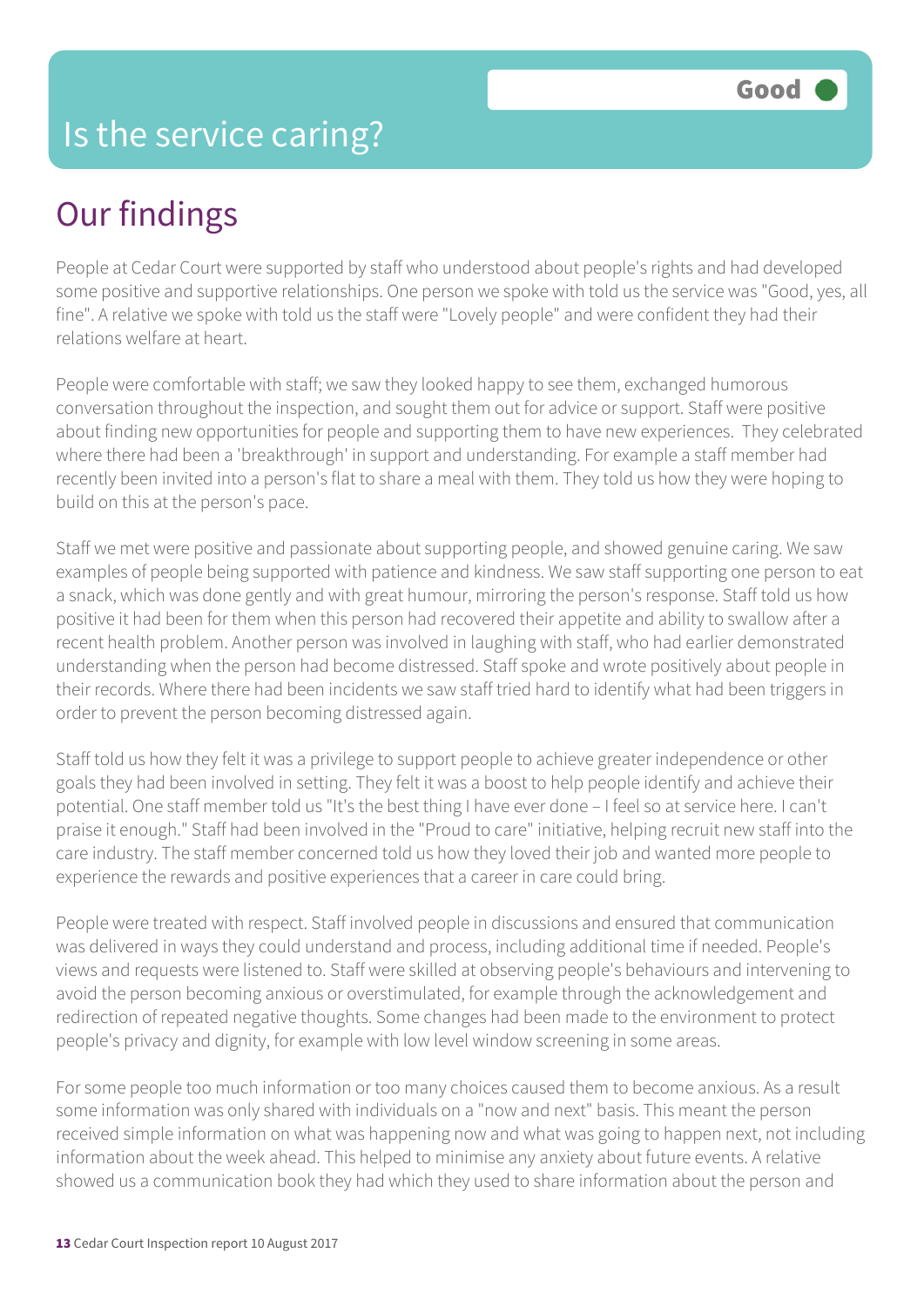what they had been doing recently with the service and vice versa. They also told us they had regular telephone contact with the service.

People were able to maintain their privacy with locks on their bedroom or flat doors, although staff had a master key in case of emergencies. Their privacy was respected. Staff told us they understood how it was important for people to develop skills to be as independent as possible. For example one person who needed individual support had asked that as part of their developing greater independence they could spend short periods of time alone. They were supported to do this, within guidance from external services. Other people were being supported with budgeting, including realistic saving towards larger purchases, or developing life skills such as shopping and laundry. People had been involved in setting their own goals for independence with staff.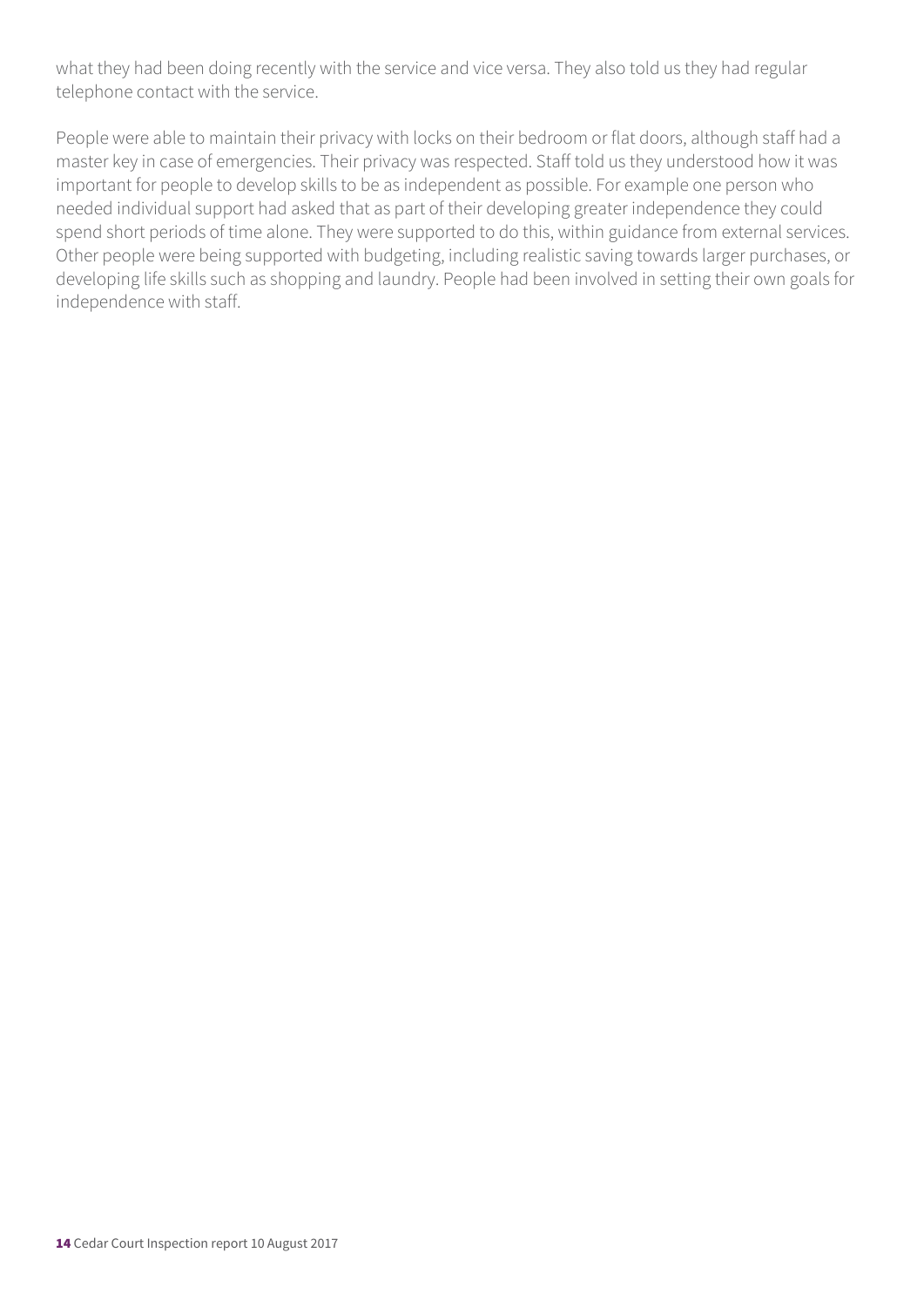People received individualised support, based on an assessment and knowledge of their needs, and included in a plan of their care. People had been involved where they wished to be in drawing up their support plans and in "Pathway to Independence" plans where they were encouraged to share their aspirations for their future. The provider told us in their PIR that this had proved "a good additional resource to influence and guide good practice and to show all involved what goals have been achieved, what needs to still be done and how best to support the service user to attain personal goals, aspirations and independence." Staff told us they worked with people to look at how these aspirations could be broken down into smaller steps that were more manageable for the person to achieve.

We looked at the support plans and review documents for four people living at the service. Plans were based on assessments of people's needs, and had been regularly updated to reflect changes. Plans had been rewritten since the last inspection and the new format was easier to understand and contained more information, although some of this was spread across several documents or systems. Plans contained guidance on what a "Good day" looked like for the person and sections on "This is how you can help me" and "How you know I am feeling anxious or less happy". The plan had been completed with the person themselves. We saw from one person's support plan that changes to the person's lifestyle were being led at the person's own pace, but advances were being made. Staff told us "(person's name) is clearly a very complex person and I think we are just touching the edges of them at the moment."

Positive support plans indicated signs of people's well-being and physical signs that the person may be becoming anxious or distressed if they were not able to say this themselves. For example one person's plan indicated they might start speaking louder or rub their right eye if they were starting to become anxious. Another person might begin using simple sentences and their "hands might become rigid and stiff". Positive support plans then gave guidance to staff on how to support the person to lower any anxiety. Plans were well understood by staff.

During the inspection we saw people being supported by staff who understood their communication needs and could use effective strategies to reduce their anxiety. We saw staff using strategies identified in people's support plans to re-assure people and divert conversation from areas known to increase their anxiety. This told us staff understood and were effective at meeting people's needs.

People's files contained a health action plan, and information on any needs or risks associated with their healthcare. One person had a long term condition which meant they had a number of seizures on a regular basis. This was managed through medication and the use of a nerve stimulation device. Staff had received guidance and instruction on the management of this equipment from a specialist nurse which was aimed at reducing the severity of the seizure activity. This was under regular review by hospital neurology services. Instructions were also included in the person's support plan.

People were supported to follow activities of their choice. Each person had an activities plan in their file as a baseline but people were able to make changes to this each day to allow them to have more experiences.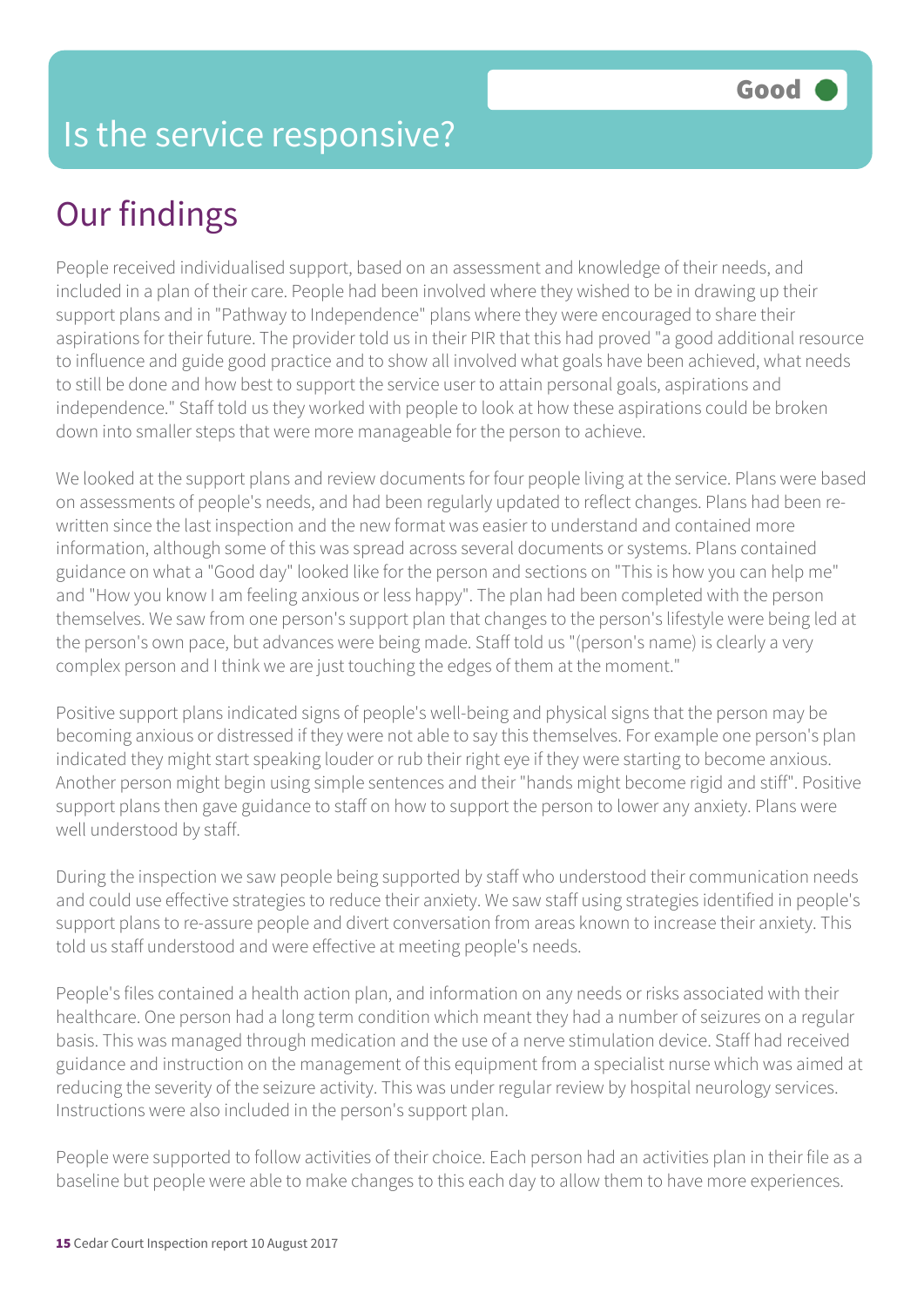On the day of our unannounced inspection people were following a number of activities of their choice. For example one person had requested to visit their family, which had been organised and arranged for them. Other people were going shopping, taken out for coffee at a local beauty spot, attending work experiences and college. People had recently taken part in kayaking, hydro-therapy, use of a sensory room, trips out, completed a charity sleep walk with staff, competed in the Ten Tors Dartmoor event, cycling, and theatre trips. One person had expressed a wish to take part in archery which was being looked into. Another person had attended the local carnival on the day of the inspection and other people were due to take part in this two days after the inspection. Staff had been working on making costumes for people with a pirate theme, in accordance with people's requests, so they could participate in the carnival. People were encouraged to develop life skills such as doing their own laundry and cookery.

Systems were in place to manage any concerns or issues raised, including easy read information to assist people's understanding. The registered manager told us they were confident any issues would be addressed. The service had received no formal complaints or concerns since the last inspection.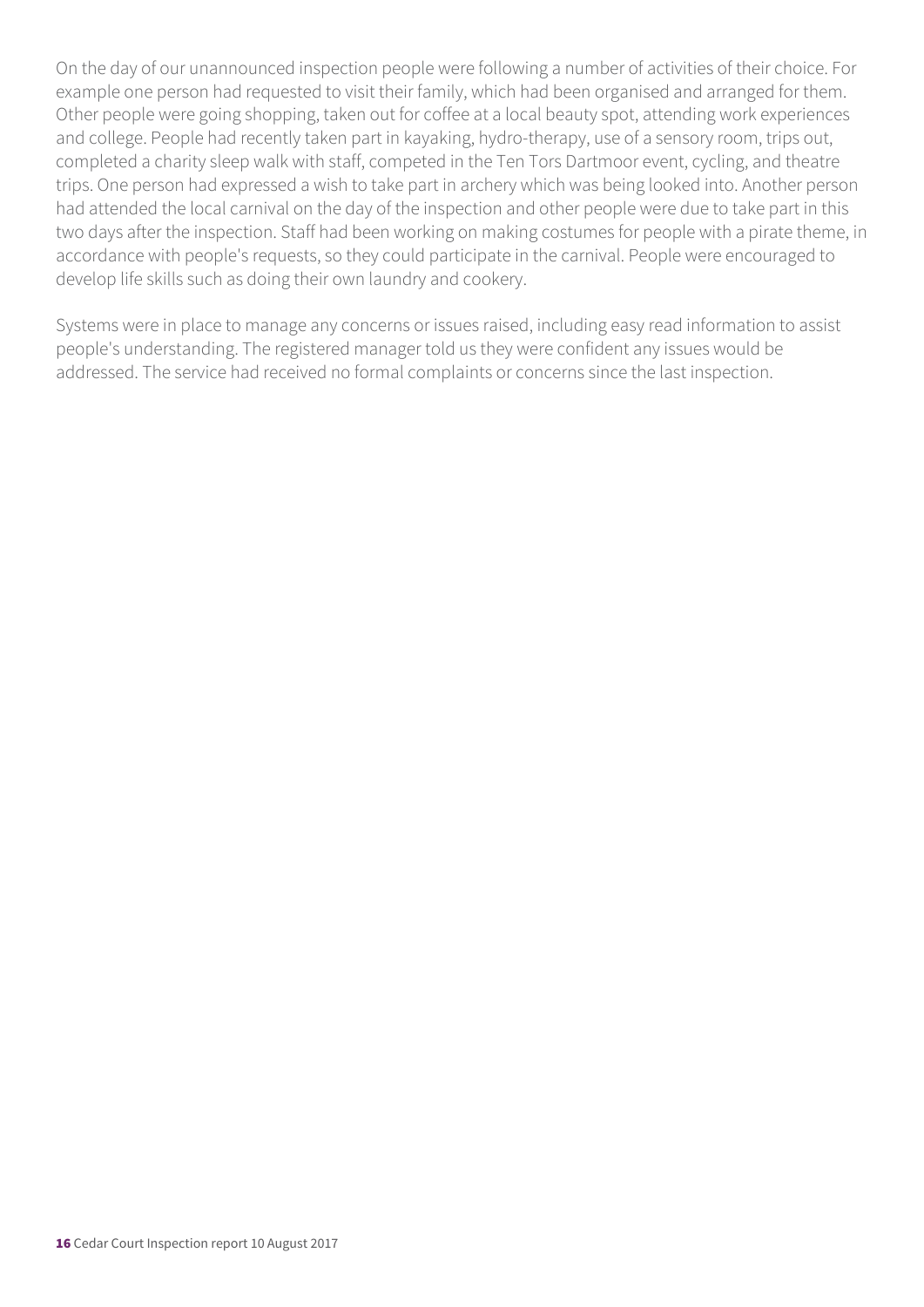### Is the service well-led?

## Our findings

At the last inspection of Cedar Court we had found improvements were needed to the governance of the service which had amounted to a breach of Regulation 17 Health and Social Care Act 2008 (Regulated Activities) Regulations 2014. On this inspection we found improvements had been made. For example the provider and registered manager had set up a training matrix which showed at a glance what training or updates were needed.

We found the service was being well led. At the last inspection the manager had not been registered, however by this inspection they had been, which meant they had a legal accountability for the day to day operation of the service. The registered manager had over 17 years experience of working in and managing services for people with Autism.

In their PIR the provider told us "The development of an open and visible culture is of paramount importance to the management & staff team at Cedar Court." We saw there was a clear sense of this culture and philosophy shared amongst the staff and management group. The registered manager and directors were a visible presence at the service. Staff told us one of the best things about the service was "it's transparency at all levels." They told us they felt the service "practised what it preached" and lived up to the values in the "Social Care Commitment" to which the organisation had been signed up. The Social Care commitment was an agreement between employers and employees to sign up to seven commitments, focussing on how to achieve effective communication, uphold dignity and people's privacy, deliver high quality care, positive values, attitudes, behaviours, skills and competence. A member of staff told us "We talk about the social care commitment all the time" and the principles of this were on display in the service's office. Any other changes were communicated through staff meetings, team leader meetings and in a newsletter sent out with staff wage slips.

There was a clear management structure which staff understood. The registered manager told us they "led by example" and staff told us although they had found the training they had received to be useful, they found they learned as much observing senior staff modelling positive support. The registered manager received information about best practice through attending local managers and provider's forums, through membership of national organisations such as Association for Real Change (ARC) and British Institute for learning disabilities (BILD) They attended seminars organised by organisations such as Skills for Care. One of the directors supported the registered manager through supervision which also offered some challenge to promote their development. Administration support had been found for the registered manager which had freed up additional time for them to be working alongside staff supporting people. A staff member told us "This is a good company to work for."

Since the last inspection the service had implemented new systems to demonstrate effective governance, and ensure people benefitted from receiving high quality care. The service had regular audits and spot checks carried out by the management team, for example for the environment. They were developing an audit calendar so that these could be better spread across the year. Where concerns were identified action plans were put into place. The provider had assessed themselves across the key areas the CQC uses to